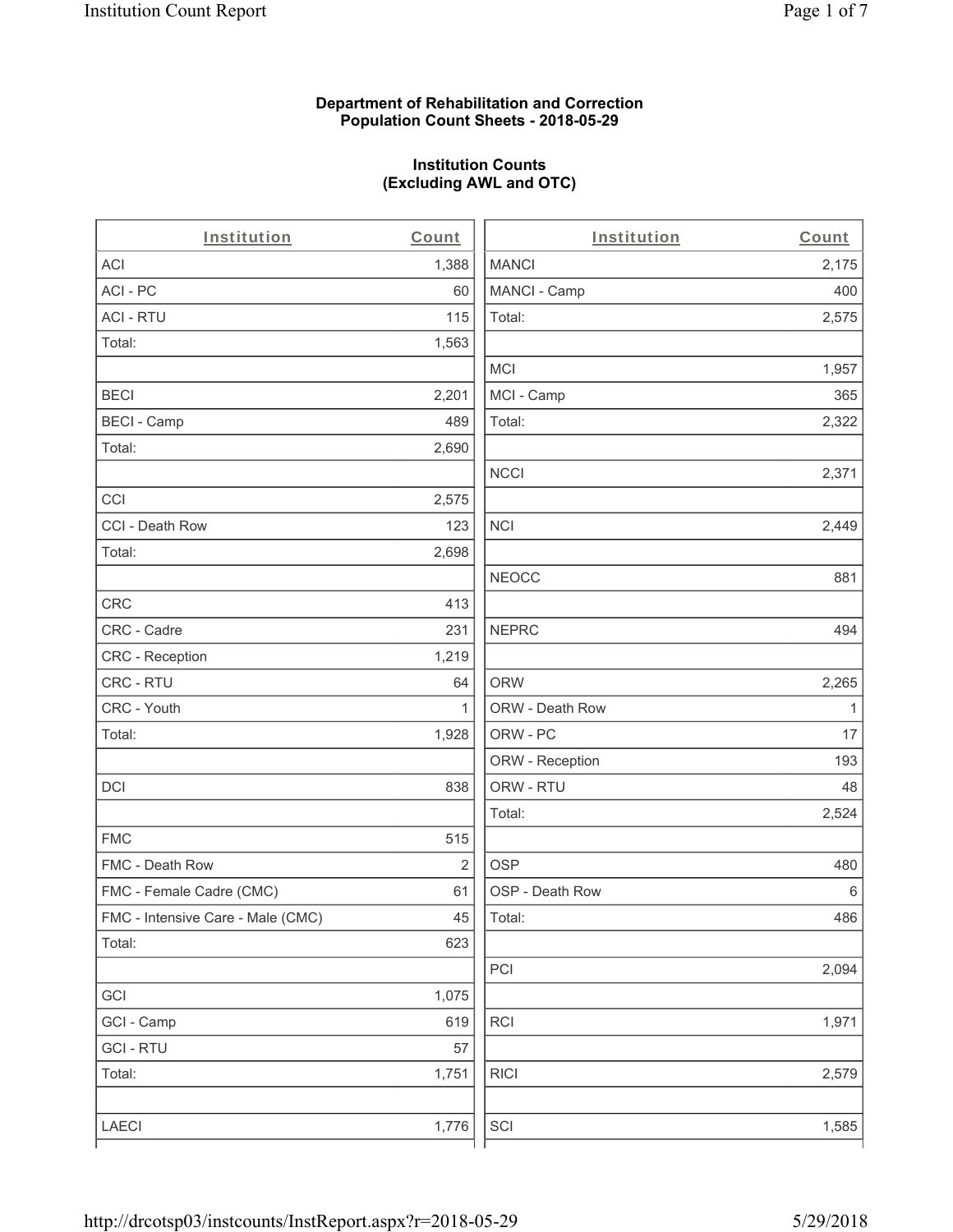| LECI                     | 2,156 | <b>SOCF</b>      | 1,224 |
|--------------------------|-------|------------------|-------|
| LECI - Camp              | 169   | SOCF - RTU       | 45    |
| Total:                   | 2,325 | Total:           | 1,269 |
|                          |       |                  |       |
| LOCI                     | 2,243 | <b>TCI</b>       | 983   |
|                          |       | TCI - Camp       | 433   |
| LORCI                    | 234   | Total:           | 1,416 |
| <b>LORCI - Cadre</b>     | 106   |                  |       |
| <b>LORCI - Reception</b> | 1,225 | <b>TOCI</b>      | 767   |
| Total:                   | 1,565 | <b>TOCI - PC</b> | 87    |
|                          |       | Total:           | 854   |
| <b>MACI</b>              | 1,021 |                  |       |
| MACI - Minimum           | 1,247 | <b>WCI</b>       | 1,238 |
| Total:                   | 2,268 | WCI - RTU        | 32    |
|                          |       | Total:           | 1,270 |
|                          |       |                  |       |

\* The Total Population includes 30 Offenders with Reason Codes 30 & 31. \*\* The Total Population includes 37 Offenders with Reason Code 0A.

**Total Population: 49,408**

# **Male Population by Security Level (Include AWL and Exclude OTC)**

| Security Level         |                   | Body   | AWL | (-OTC) | Total  |
|------------------------|-------------------|--------|-----|--------|--------|
| Total Level 5          |                   | 107    |     |        | 107    |
| Total Level 4          |                   | 2,663  | 23  | 22     | 2,664  |
| Total Level 3          |                   | 12,060 | 163 | 142    | 12,081 |
| Total Level 2          |                   | 15,673 | 187 | 137    | 15,723 |
| Total Level 1          |                   | 14,764 | 167 | 92     | 14,839 |
| <b>Total Death Row</b> |                   | 133    | 3   |        | 135    |
|                        | <b>Total Male</b> | 45,400 | 544 | 395    | 45,549 |

#### **Female Population by Institution (Include AWL and Exclude OTC)**

| Institution                     | <b>Body</b> | AWL |    | <u><sup>r</sup>ota</u> r |
|---------------------------------|-------------|-----|----|--------------------------|
| <b>DCI</b>                      | 838         | 13  | 10 | 841                      |
| <b>FMC</b>                      | 17          |     |    | 19                       |
| <b>FMC - Female Cadre (CMC)</b> | 61          |     | 0  | 62                       |
| <b>NEPRC</b>                    | 494         | 12  | 4  | 502                      |
| <b>ORW</b>                      | 2,264       | 35  | 22 | 2,277                    |
|                                 |             |     |    |                          |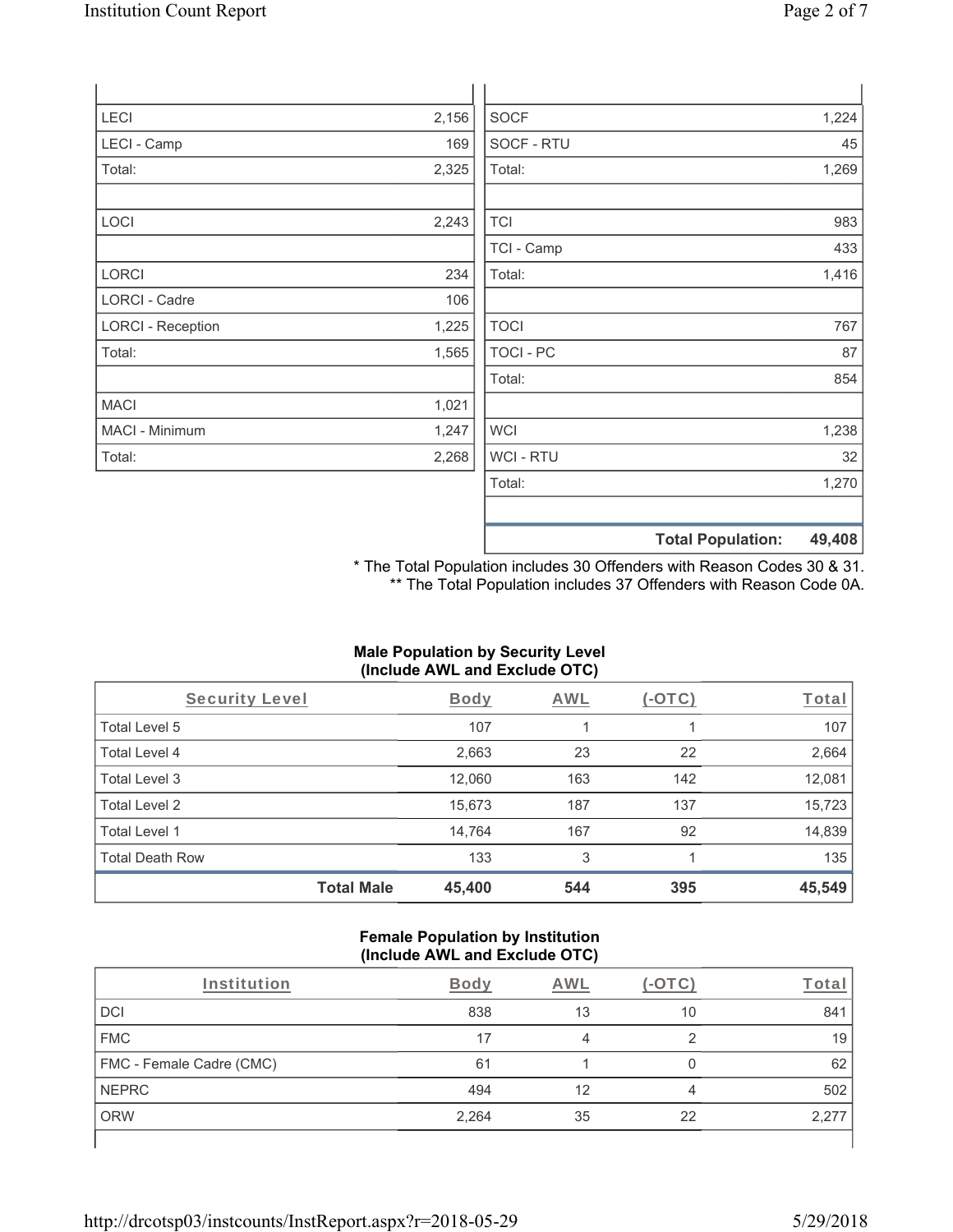| ORW - Death Row        |                          |        | 0   |     |        |
|------------------------|--------------------------|--------|-----|-----|--------|
| ORW - PC               |                          | 17     | 0   |     |        |
| <b>ORW</b> - Reception |                          | 193    | 8   | 4   | 197    |
| <b>ORW - RTU</b>       |                          | 48     | 0   |     | 48     |
|                        | <b>Total Female</b>      | 3,933  | 73  | 42  | 3,964  |
|                        | <b>Total Population:</b> | 49,333 | 617 | 437 | 49,513 |

## **Male Population by Institution: Security Level 5 (Include AWL and Exclude OTC)**

|              | Institution          | Body           | <b>AWL</b>  | $(-OTC)$     | Total          |
|--------------|----------------------|----------------|-------------|--------------|----------------|
| CRC          |                      | 3              | 0           | $\Omega$     | 3              |
| <b>MACI</b>  |                      | 3              | $\mathbf 0$ | $\Omega$     | 3              |
| <b>MANCI</b> |                      |                | $\mathbf 0$ | 0            |                |
| <b>NEOCC</b> |                      |                | 0           | 0            |                |
| <b>OSP</b>   |                      | 44             | 0           | 0            | 44             |
| <b>RICI</b>  |                      | $\overline{2}$ | 0           | $\Omega$     | $\overline{2}$ |
| <b>SOCF</b>  |                      | 43             |             |              | 43             |
| <b>TCI</b>   |                      |                | $\Omega$    | 0            |                |
| <b>TOCI</b>  |                      | 7              | $\Omega$    | $\mathbf{0}$ | 7              |
| <b>WCI</b>   |                      | $\mathcal{P}$  | $\Omega$    | $\Omega$     | 2              |
|              | <b>Total Level 5</b> | 107            |             |              | 107            |

## **Male Population by Institution: Security Level 4 (Include AWL and Exclude OTC)**

| $\mathbf{r}$             |                  | $\overline{\phantom{a}}$ |                |                |
|--------------------------|------------------|--------------------------|----------------|----------------|
| Institution              | <b>Body</b>      | <b>AWL</b>               | (OTC)          | Total          |
| <b>ACI</b>               | 9                |                          |                | 9              |
| <b>BECI</b>              | 1                |                          |                |                |
| ${\sf CRC}$              | 29               | $\overline{2}$           | $\overline{2}$ | 29             |
| CRC - Reception          | 10               | $\mathbf 0$              | $\Omega$       | 10             |
| CRC - RTU                | 20               | $\mathbf 0$              | $\Omega$       | 20             |
| <b>FMC</b>               | $\overline{2}$   | $\mathbf 0$              | $\Omega$       | $\overline{2}$ |
| GCI                      | 2                | $\mathbf 0$              | $\Omega$       | $\overline{2}$ |
| LECI                     | 31               | 1                        |                | 31             |
| LORCI                    | 12               | 1                        |                | 12             |
| <b>LORCI - Reception</b> | $\boldsymbol{9}$ | $\mathbf 0$              | $\mathbf 0$    | 9              |
| <b>MACI</b>              | 53               | $\mathbf 0$              | $\mathbf 0$    | 53             |
| <b>MANCI</b>             | 40               |                          |                | 40             |
| <b>MCI</b>               | 1                | $\mathbf 0$              | $\Omega$       |                |
|                          |                  |                          |                |                |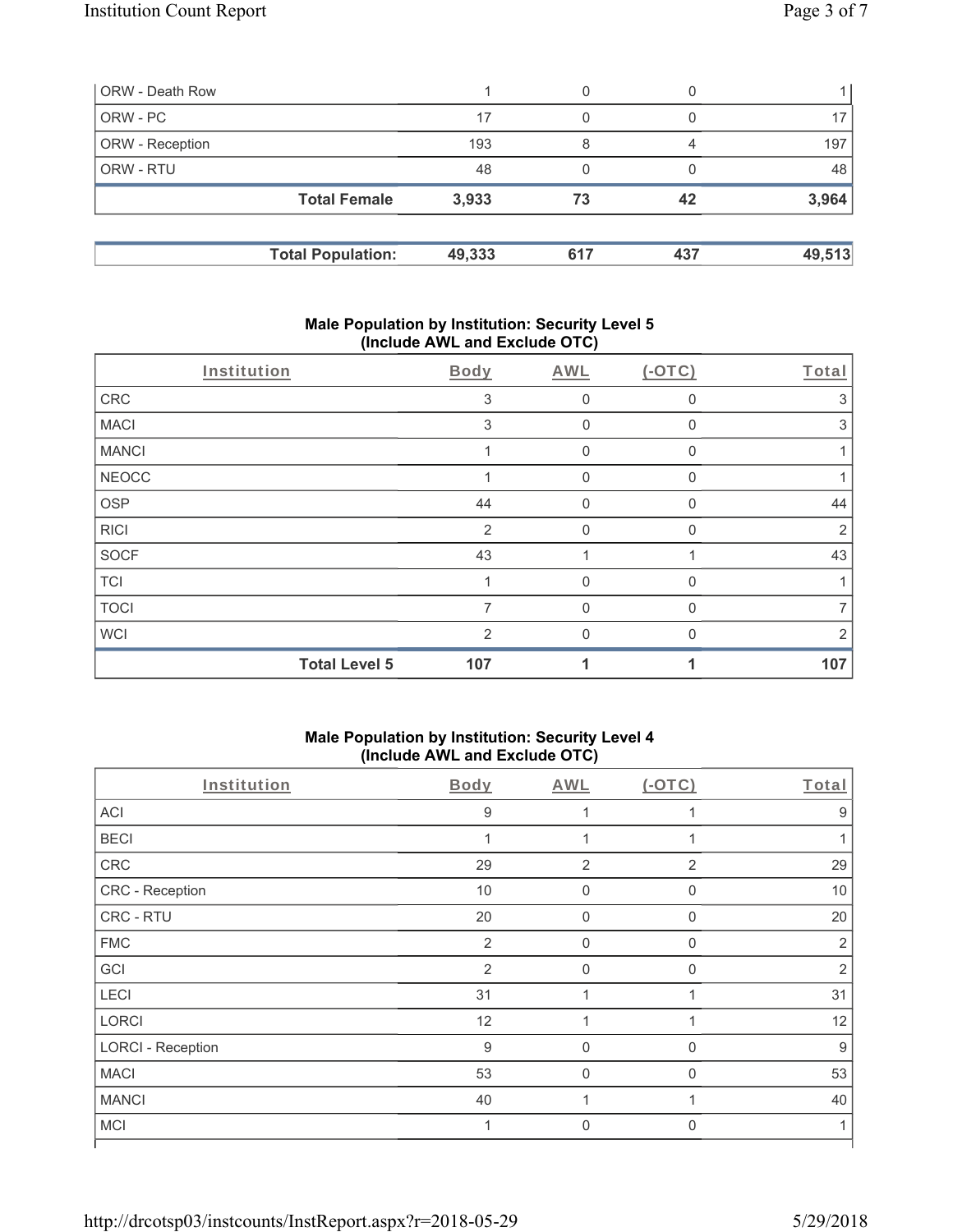| <b>NEOCC</b> |                      | $\overline{2}$ | $\mathbf 0$    | $\mathbf 0$  | $\overline{2}$ |
|--------------|----------------------|----------------|----------------|--------------|----------------|
| <b>OSP</b>   |                      | 406            | $\overline{2}$ | 2            | 406            |
| PCI          |                      | 1              | $\mathbf 0$    | 0            |                |
| <b>RCI</b>   |                      | 23             | 1              |              | 23             |
| SCI          |                      |                | $\mathbf{0}$   | $\Omega$     |                |
| SOCF         |                      | 1,168          | 6              | 5            | 1,169          |
| SOCF - RTU   |                      | 45             | $\mathbf 0$    | $\mathbf 0$  | 45             |
| <b>TCI</b>   |                      | 5              | $\mathbf{0}$   | 0            | 5              |
| <b>TOCI</b>  |                      | 751            | 5              | 5            | 751            |
| TOCI - PC    |                      | 15             | $\mathbf 0$    | $\mathbf{0}$ | 15             |
| <b>WCI</b>   |                      | 15             | $\overline{2}$ | 2            | 15             |
| WCI-RTU      |                      | 12             | $\mathbf{0}$   | $\mathbf{0}$ | 12             |
|              | <b>Total Level 4</b> | 2,663          | 23             | 22           | 2,664          |

### **Male Population by Institution: Security Level 3 (Include AWL and Exclude OTC)**

| Institution                       | Body           | <b>AWL</b>          | $(-OTC)$            | Total           |
|-----------------------------------|----------------|---------------------|---------------------|-----------------|
| <b>ACI</b>                        | 19             | $\mathsf 0$         | $\mathbf 0$         | 19              |
| ACI-PC                            | $\mathbf{1}$   | $\mathsf 0$         | $\mathbf 0$         | 1               |
| <b>BECI</b>                       | $\mathbf{1}$   | $\mathsf 0$         | $\mathsf 0$         | 1               |
| CCI                               | $\mathbf 1$    | $\mathsf 0$         | $\mathbf 0$         | 1               |
| <b>CRC</b>                        | 73             | $\mathsf 0$         | $\mathbf 0$         | 73              |
| CRC - Cadre                       | 122            | $\mathsf{O}\xspace$ | $\mathbf 0$         | 122             |
| CRC - Reception                   | 824            | 18                  | 18                  | 824             |
| CRC - RTU                         | 43             | $\mathsf{O}\xspace$ | $\mathbf 0$         | 43              |
| CRC - Youth                       | $\mathbf{1}$   | $\mathbf{1}$        | $\mathbf{1}$        | $\mathbf{1}$    |
| <b>FMC</b>                        | $\overline{2}$ | $\mathbf{1}$        | $\mathsf 0$         | $\,$ 3 $\,$     |
| FMC - Intensive Care - Male (CMC) | $\overline{4}$ | $\mathsf 0$         | $\mathbf 0$         | $\sqrt{4}$      |
| GCI                               | $\overline{2}$ | $\mathsf 0$         | $\mathbf 0$         | $\overline{2}$  |
| <b>LAECI</b>                      | 3              | $\mathbf 0$         | $\mathbf 0$         | $\mathfrak{S}$  |
| LECI                              | 2,117          | 24                  | 21                  | 2,120           |
| LOCI                              | 6              | $\mathbf 0$         | $\mathbf 0$         | $6\phantom{1}6$ |
| LORCI                             | 46             | 31                  | 27                  | 50              |
| <b>LORCI - Cadre</b>              | 26             | $\mathsf 0$         | $\mathsf{O}\xspace$ | 26              |
| <b>LORCI - Reception</b>          | 808            | $\mathbf{1}$        | $\mathbf{1}$        | 808             |
| <b>MACI</b>                       | 884            | $\mathfrak{S}$      | $\overline{2}$      | 885             |
| <b>MANCI</b>                      | 2,099          | 26                  | 22                  | 2,103           |
| <b>MCI</b>                        | $\overline{2}$ | $\mathsf 0$         | $\mathbf 0$         | $\overline{2}$  |
| <b>NCCI</b>                       | 8              | $\mathsf{O}\xspace$ | $\mathbf 0$         | $\,8\,$         |
| <b>NCI</b>                        | $\overline{2}$ | 1                   | $\mathbf{1}$        | $\sqrt{2}$      |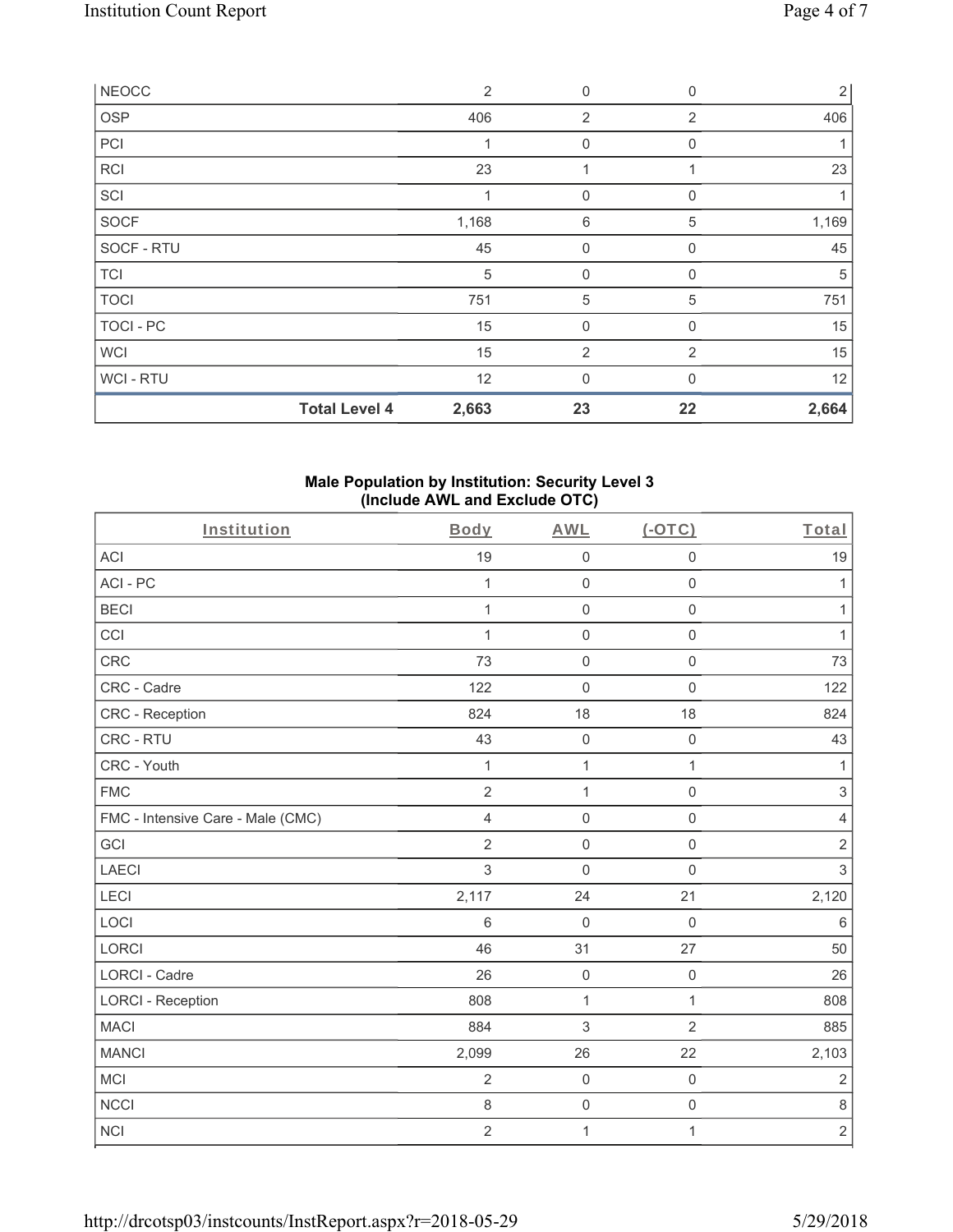|                  | <b>Total Level 3</b> | 12,060 | 163            | 142      | 12,081 |
|------------------|----------------------|--------|----------------|----------|--------|
| WCI - RTU        |                      | 17     | $\mathbf 0$    | $\Omega$ | 17     |
| <b>WCI</b>       |                      | 1,221  | 15             | 11       | 1,225  |
| <b>TOCI - PC</b> |                      | 72     | 4              | $\Omega$ | 73     |
| <b>TOCI</b>      |                      | 8      | $\overline{2}$ |          | 9      |
| TCI - Camp       |                      |        | 0              | $\Omega$ |        |
| <b>TCI</b>       |                      | 925    | 10             | 10       | 925    |
| <b>SOCF</b>      |                      | 9      | 1              | 1        | 9      |
| <b>RICI</b>      |                      | 3      | $\mathbf{0}$   | $\Omega$ | 3      |
| <b>RCI</b>       |                      | 1,791  | 17             | 16       | 1,792  |
| PCI              |                      | 35     | 1              | $\Omega$ | 36     |
| <b>OSP</b>       |                      | 8      | 0              | 0        | 8      |
| <b>NEOCC</b>     |                      | 876    | 10             | 10       | 876    |

### **Male Population by Institution: Security Level 2 (Include AWL and Exclude OTC)**

| Institution                       | Body            | <b>AWL</b>          | $(-OTC)$            | Total          |
|-----------------------------------|-----------------|---------------------|---------------------|----------------|
| <b>ACI</b>                        | 733             | $\overline{4}$      | $\mathbf{1}$        | 736            |
| ACI-PC                            | 56              | $\mathsf{O}\xspace$ | $\mathsf 0$         | 56             |
| <b>ACI - RTU</b>                  | 80              | $\mathbf 0$         | 0                   | 80             |
| <b>BECI</b>                       | 1,454           | 18                  | 12                  | 1,460          |
| CCI                               | 1,985           | 12                  | 10                  | 1,987          |
| CRC                               | 164             | $\overline{2}$      | $\overline{2}$      | 164            |
| CRC - Cadre                       | 108             | $\mathsf 0$         | $\mathsf{O}\xspace$ | 108            |
| CRC - Reception                   | 268             | $\boldsymbol{9}$    | $\,8\,$             | 269            |
| CRC - RTU                         | 1               | $\mathsf{O}\xspace$ | $\mathsf{O}\xspace$ | $\mathbf{1}$   |
| <b>FMC</b>                        | 9               | $\mathbf 1$         | $\mathsf{O}\xspace$ | 10             |
| FMC - Intensive Care - Male (CMC) | 18              | $\mathsf{O}\xspace$ | $\mathsf{O}\xspace$ | 18             |
| GCI                               | 462             | $\overline{4}$      | $\,$ 3 $\,$         | 463            |
| GCI - Camp                        | 2               | $\mathbf 0$         | $\mathbf 0$         | $\overline{2}$ |
| <b>GCI-RTU</b>                    | 44              | $\mathbf 0$         | $\mathsf 0$         | 44             |
| <b>LAECI</b>                      | 1,078           | 14                  | 8                   | 1,084          |
| LECI                              | 5               | $\mathbf 0$         | $\mathsf{O}\xspace$ | $\sqrt{5}$     |
| LOCI                              | 1,125           | $6\phantom{1}$      | $\overline{4}$      | 1,127          |
| <b>LORCI</b>                      | 114             | 25                  | 25                  | 114            |
| <b>LORCI - Cadre</b>              | 77              | $\mathbf 0$         | $\mathbf 0$         | 77             |
| <b>LORCI - Reception</b>          | 250             | $\mathbf{1}$        | $\mathsf 0$         | 251            |
| <b>MACI</b>                       | 81              | $\mathbf 1$         | $\mathsf{O}\xspace$ | 82             |
| <b>MANCI</b>                      | $6\phantom{1}6$ | $\mathbf{1}$        | $\mathbf{1}$        | 6              |
| <b>MCI</b>                        | 1,448           | 16                  | 12                  | 1,452          |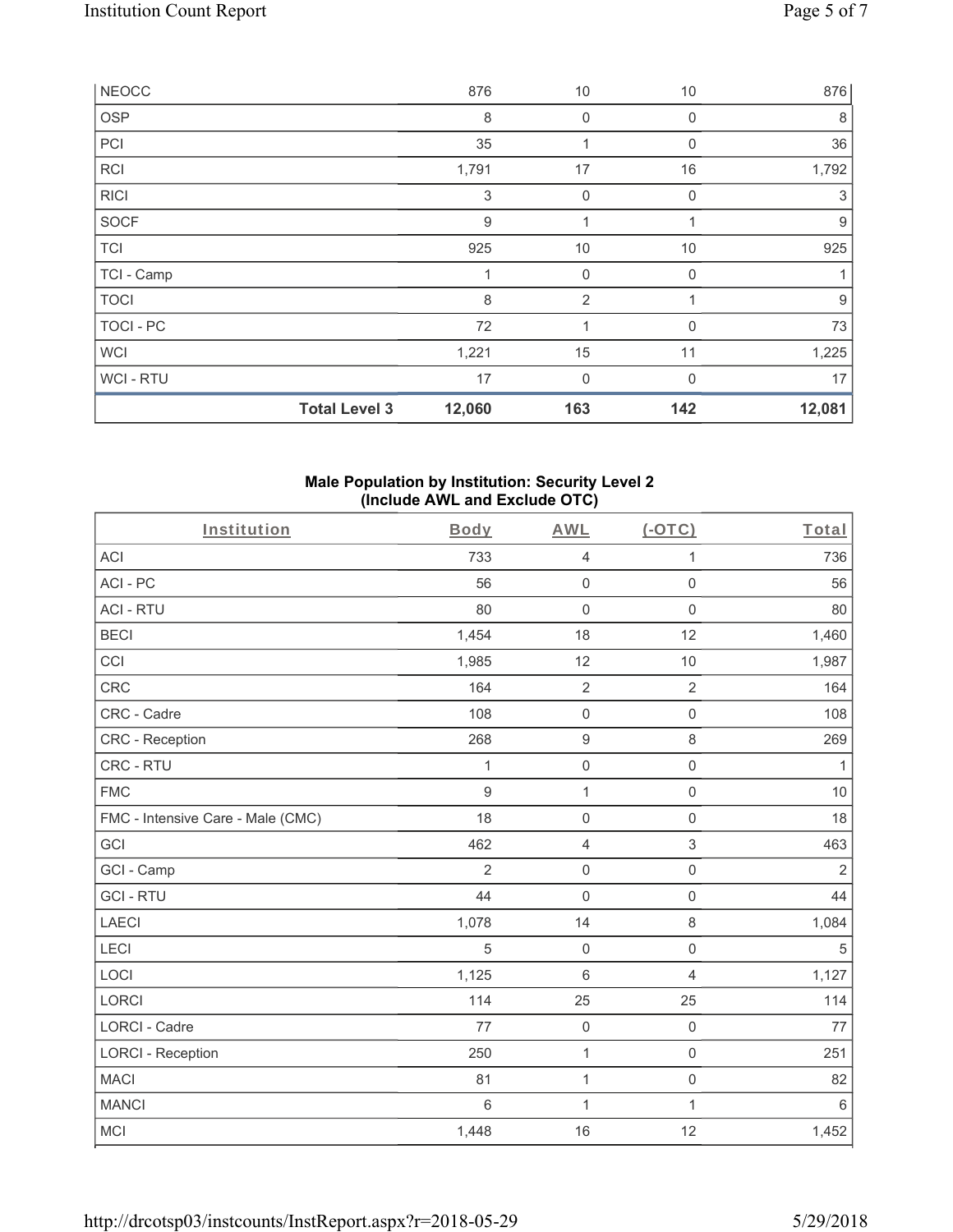| MCI - Camp   |                      | 1              | $\mathbf 0$    | $\mathbf 0$  | 1              |
|--------------|----------------------|----------------|----------------|--------------|----------------|
| <b>NCCI</b>  |                      | 1,121          | 15             | 12           | 1,124          |
| <b>NCI</b>   |                      | 1,620          | 13             | 8            | 1,625          |
| <b>NEOCC</b> |                      | 2              | $\mathbf 0$    | $\mathbf{0}$ | 2              |
| PCI          |                      | 828            | 11             | 4            | 835            |
| <b>RCI</b>   |                      | 155            | $\mathbf 0$    | $\mathbf 0$  | 155            |
| <b>RICI</b>  |                      | 1,482          | 28             | 21           | 1,489          |
| SCI          |                      | 885            | 6              | 6            | 885            |
| <b>SOCF</b>  |                      | $\overline{4}$ | 0              | 0            | $\overline{4}$ |
| <b>TCI</b>   |                      | 5              | 0              | $\Omega$     | $\sqrt{5}$     |
| <b>TOCI</b>  |                      | 1              | $\overline{0}$ | $\mathbf{0}$ |                |
| WCI - RTU    |                      |                | 0              | $\Omega$     |                |
|              | <b>Total Level 2</b> | 15,673         | 187            | 137          | 15,723         |

### **Male Population by Institution: Security Level 1 (Include AWL and Exclude OTC)**

| Institution                       | Body         | <b>AWL</b>          | $(-OTC)$            | Total                     |
|-----------------------------------|--------------|---------------------|---------------------|---------------------------|
| <b>ACI</b>                        | 627          | 5                   | $\,$ 3 $\,$         | 629                       |
| ACI-PC                            | 3            | $\mathsf{O}\xspace$ | $\mathbf 0$         | $\ensuremath{\mathsf{3}}$ |
| <b>ACI - RTU</b>                  | 35           | $\mathsf{O}\xspace$ | $\mathbf 0$         | 35                        |
| <b>BECI</b>                       | 744          | $\,8\,$             | $\mathfrak{S}$      | 749                       |
| <b>BECI - Camp</b>                | 489          | $\mathbf 0$         | $\mathbf 0$         | 489                       |
| CCI                               | 588          | $\overline{2}$      | $\overline{2}$      | 588                       |
| <b>CRC</b>                        | 82           | $\mathbf 1$         | $\mathbf{1}$        | 82                        |
| CRC - Cadre                       | $\mathbf{1}$ | $\mathbf 0$         | $\mathbf 0$         | $\mathbf{1}$              |
| <b>CRC</b> - Reception            | 112          | 5                   | $\overline{5}$      | 112                       |
| <b>FMC</b>                        | 484          | $\boldsymbol{9}$    | $\mathsf 0$         | 493                       |
| FMC - Intensive Care - Male (CMC) | 23           | $\mathbf 0$         | $\mathsf 0$         | 23                        |
| GCI                               | 609          | 11                  | $\overline{2}$      | 618                       |
| GCI - Camp                        | 617          | 3                   | $\mathbf{1}$        | 619                       |
| <b>GCI-RTU</b>                    | 13           | $\mathsf{O}\xspace$ | $\mathsf 0$         | 13                        |
| <b>LAECI</b>                      | 695          | $\,6\,$             | $\sqrt{3}$          | 698                       |
| LECI                              | 3            | $\mathfrak{S}$      | $\mathbf{1}$        | $\sqrt{5}$                |
| LECI - Camp                       | 169          | $\mathsf{O}\xspace$ | $\mathbf 0$         | 169                       |
| LOCI                              | 1,112        | 5                   | $\overline{2}$      | 1,115                     |
| <b>LORCI</b>                      | 62           | 15                  | 13                  | 64                        |
| <b>LORCI - Cadre</b>              | 3            | $\mathsf{O}\xspace$ | $\mathsf{O}\xspace$ | 3                         |
| <b>LORCI - Reception</b>          | 158          | 1                   | $\mathbf{1}$        | 158                       |
| MACI - Minimum                    | 1,247        | 13                  | $\overline{7}$      | 1,253                     |
| <b>MANCI</b>                      | 29           | $\overline{4}$      | 3                   | 30                        |